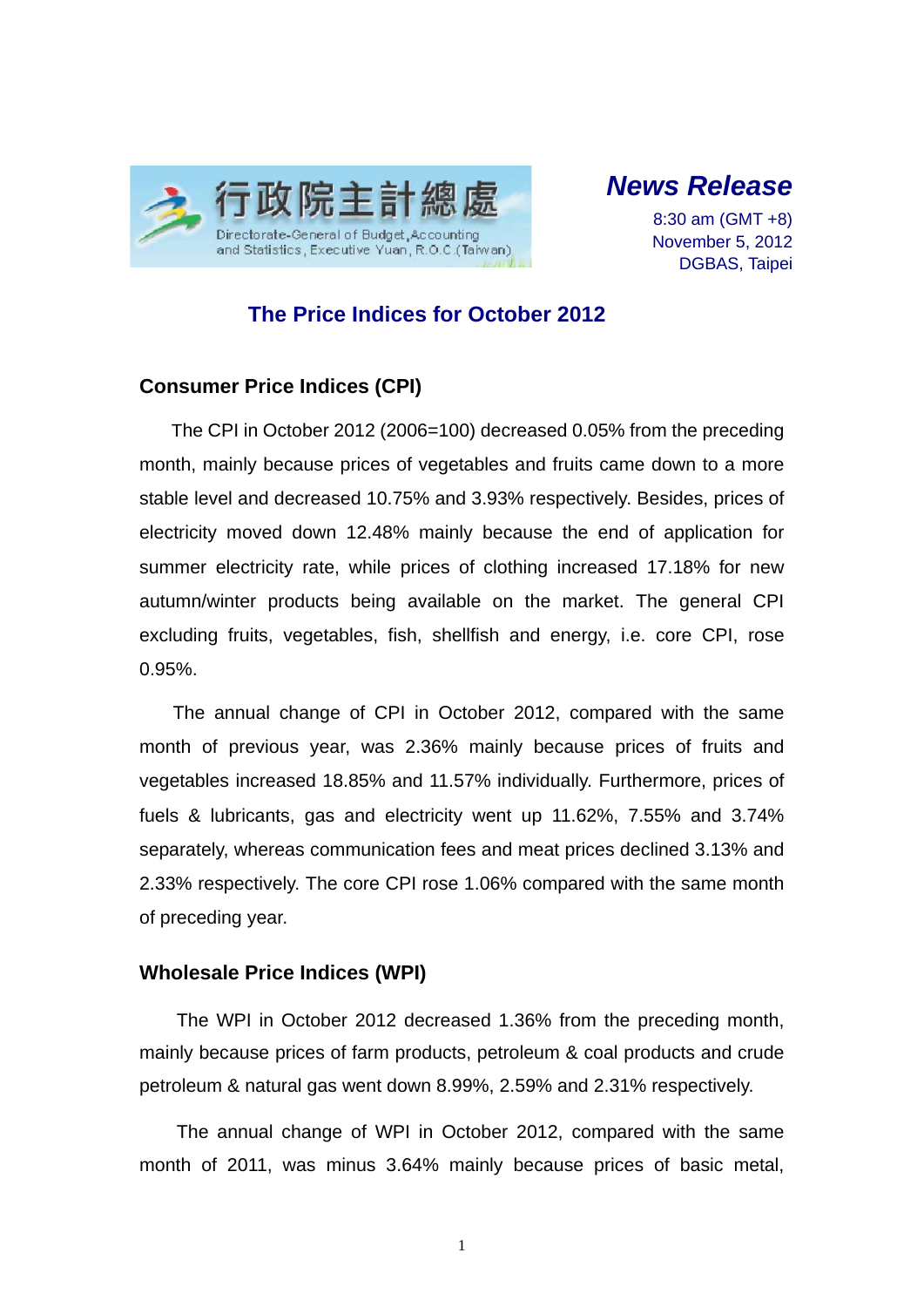chemical material and electronic parts & components decreased 11.49%, 7.52% and 4.13% individually, whereas prices of petroleum & coal products moved up 5.82%. The WPI for domestic sales excluding imports rose 0.19%; import price index declined 5.53% and export price index moved down 5.32%.



#### **Statistical Tables**

Table1 The Changes of Consumer Price Indices Table2 The Changes of Wholesale Price Indices Table3 The Changes of Import Price Indices Table4 The Changes of Export Price Indices

#### **For Further Information:**

*Statistics Database:* http://eng.stat.gov.tw/ *DGBAS* news releases on the Internet: http://eng.dgbas.gov.tw/

*Tel:* +886-2-23803449; *Fax:* +886-2-23803465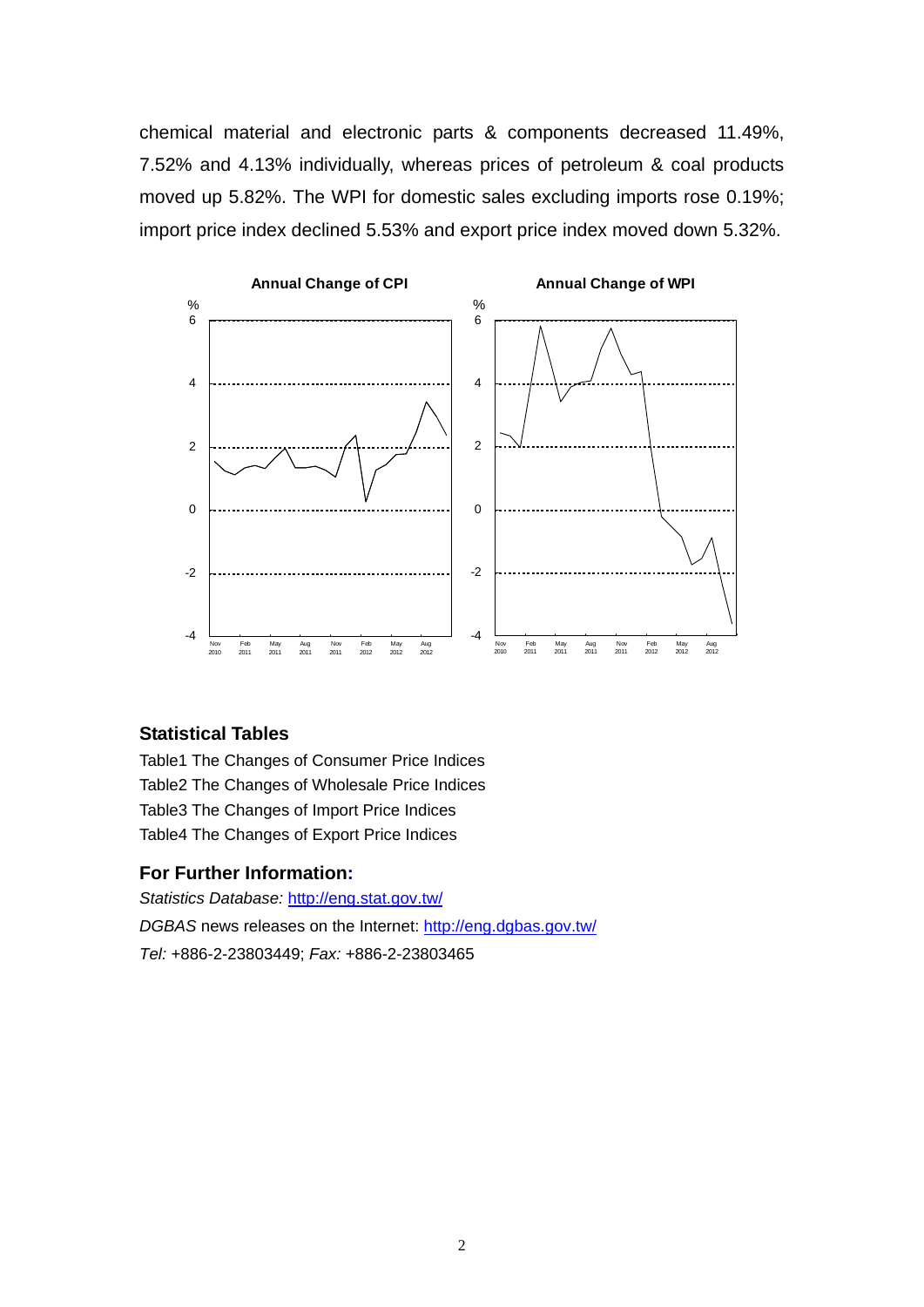| Table 1 The Changes of Consumer Price Indices |           |  |
|-----------------------------------------------|-----------|--|
|                                               | Oct. 2012 |  |

|                                                                         | Weight   | Index of     | Compared | Compared    | The First Ten    |
|-------------------------------------------------------------------------|----------|--------------|----------|-------------|------------------|
|                                                                         | $(\%0)$  | Oct. 2012    | with     | with the    | Months of 2012   |
|                                                                         |          | $(2006=100)$ | Previous | Same        | Compared with    |
| Groups                                                                  |          |              | Month    | Month of    | the Same Period  |
|                                                                         |          |              | $(\% )$  | Previous    | of Previous Year |
|                                                                         |          |              |          | Year $(\%)$ | (%)              |
|                                                                         |          |              |          |             |                  |
| General Index                                                           | 1,000.00 | 110.34       | $-0.05$  | 2.36        | 2.00             |
| <b>Basic Group</b>                                                      |          |              |          |             |                  |
| 1. Food                                                                 | 260.82   | 121.31       | $-1.45$  | 4.24        | 4.60             |
| Cereals & Cereal Products                                               | 19.72    | 124.41       | 0.04     | 1.93        | 2.75             |
| Meat                                                                    | 23.08    | 122.71       | 0.29     | $-2.33$     | $-2.64$          |
| Eggs                                                                    | 2.00     | 134.67       | 1.35     | 3.39        | 9.14             |
| Fish & Shellfish                                                        | 16.71    | 146.00       | $-1.14$  | 3.38        | 4.10             |
| Vegetables                                                              | 24.81    | 121.33       | $-10.75$ | 11.57       | 30.17            |
| Fruits                                                                  | 27.59    | 123.78       | $-3.93$  | 18.85       | 6.22             |
| Edible Oil                                                              | 1.70     | 151.30       | 0.32     | 4.24        | 1.03             |
| 2. Clothing                                                             | 41.72    | 125.14       | 17.18    | 2.88        | 2.90             |
| Garments                                                                | 26.97    | 129.89       | 28.38    | 4.46        | 3.16             |
| 3. Housing                                                              | 279.47   | 104.61       | $-1.26$  | 1.36        | 1.09             |
| <b>Residential Rent</b>                                                 | 185.40   | 101.93       | 0.07     | 0.79        | 0.59             |
| Household Operations <sup>1</sup>                                       | 14.53    | 96.46        | $-4.99$  | $-0.45$     | 0.00             |
| Water, Electricity & Gas Supply                                         | 36.87    | 115.57       | $-7.33$  | 4.45        | 3.64             |
| Gas                                                                     | 9.70     | 141.64       | 0.01     | 7.55        | 8.09             |
| Electricity                                                             | 22.00    | 106.81       | $-12.48$ | 3.74        | 2.14             |
| 4. Transportation & Communication                                       | 140.42   | 105.94       | 0.00     | 2.49        | 0.13             |
| Fuels & Lubricants                                                      | 32.55    | 132.92       | $-1.47$  | 11.62       | 5.15             |
| <b>Communication Fees</b>                                               | 31.77    | 84.31        | 2.64     | $-3.13$     | $-7.45$          |
| 5. Medicines & Medical Care                                             | 47.41    | 111.00       | 0.31     | 1.09        | 0.80             |
| Medicines & Health Food                                                 | 10.62    | 132.76       | 0.28     | 0.86        | 0.94             |
| 6. Education & Entertainment                                            | 171.48   | 101.61       | 0.11     | 0.93        | 0.71             |
| <b>Educational Expense</b>                                              | 111.25   | 98.29        | $-0.02$  | $-0.08$     | $-0.08$          |
| Entertainment Expense                                                   | 60.22    | 107.63       | 0.32     | 2.67        | 2.06             |
| 7. Miscellaneous                                                        | 58.68    | 112.63       | $-0.17$  | 2.19        | 2.22             |
| Tobacco & Betelnut                                                      | 14.65    | 137.98       | 0.87     | 4.60        | 4.01             |
| <b>Personal Care Services</b>                                           | 14.78    | 98.21        | $-1.82$  | $-0.16$     | 1.27             |
| <b>Commodity and Service Groups</b>                                     |          |              |          |             |                  |
| 1. Commodity                                                            | 437.11   | 116.92       | $-0.14$  | 4.09        | 3.59             |
| (Excluding Food)                                                        | 264.95   | 112.15       | 1.36     | 3.32        | 2.07             |
| Non-durable Consumer Goods                                              | 299.12   | 123.04       | $-2.17$  | 5.32        | 4.71             |
| (Excluding Food)                                                        | 126.96   | 121.69       | $-2.19$  | 5.55        | 3.32             |
| Semi-durable Consumer Goods                                             | 62.85    | 115.67       | 11.62    | 2.07        | 1.65             |
| <b>Durable Consumer Goods</b>                                           | 75.14    | 91.82        | $-0.05$  | $-0.22$     | $-0.25$          |
| 2. Service                                                              | 562.89   | 105.00       | 0.03     | 0.92        | 0.71             |
| Food                                                                    | 88.66    | 115.91       | 0.06     | 2.35        | 2.27             |
| Housing                                                                 | 209.54   | 101.55       | $-0.28$  | 0.70        | 0.53             |
| Transportation & Communication                                          | 76.99    | 96.86        | 0.85     | $-1.45$     | $-2.64$          |
| <b>Medical Care</b>                                                     | 33.02    | 105.21       | 0.32     | 1.31        | 0.76             |
| Education & Entertainment                                               | 129.64   | 109.45       | 0.20     | 1.57        | 1.57             |
| Miscellaneous                                                           | 23.83    | 99.18        | $-1.19$  | 0.16        | 1.34             |
| Special Groups                                                          |          |              |          |             |                  |
| General Index Excluding Fruits & Vegetables                             | 947.60   | 109.64       | 0.43     | 1.65        | 1.26             |
| General Index Excluding Food                                            | 739.18   | 106.36       | 0.53     | 1.62        | 1.01             |
| General Index Excluding Fruits, Vegetables,<br>Fish, Shellfish & Energy | 866.64   | 107.78       | 0.95     | 1.06        | 0.91             |
|                                                                         |          |              |          |             |                  |

Note: 1.includes nannies, housecleaning expenses and services paid for keeping household running efficiently.

2.All data are subject to revision 3 months after original publication due to late reports and corrections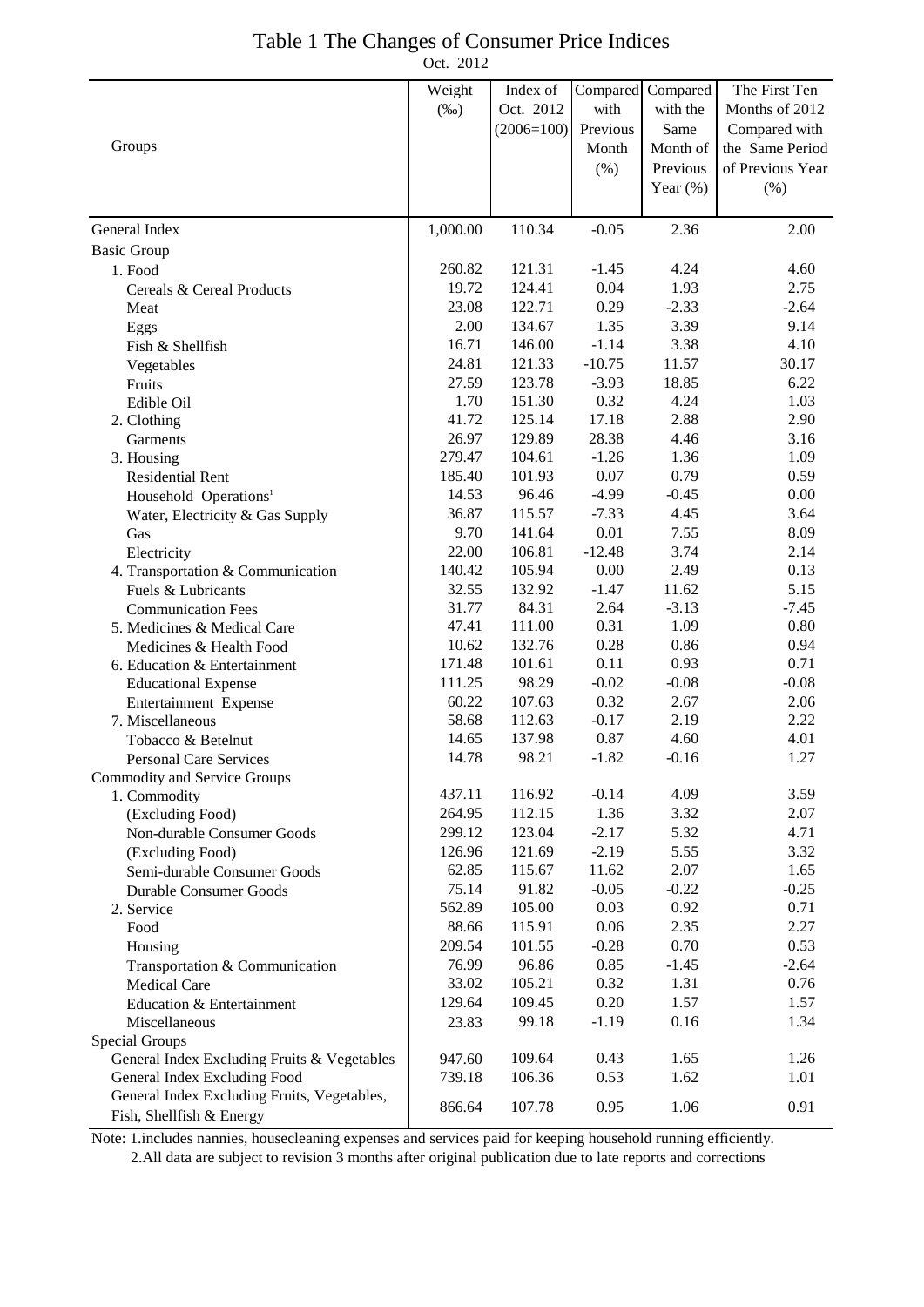# Table 2 The Changes of Wholesale Price Indices

Oct. 2012

| 2012<br>$(\%0)$<br>with<br>with the<br>Months of 2012<br>$(2006=100)$<br>Previous<br>Same<br>Compared with<br>Month of<br>the Same Period<br>Month<br>(% )<br>Previous<br>of Previous Year<br>Year $(\%)$<br>$(\% )$<br>$-1.36$<br>1000.00<br>109.80<br>$-3.64$<br>$-0.60$<br>General Index<br>307.86<br>0.19<br>$-0.76$<br>116.65<br>$-1.14$<br><b>Domestic Sales Excluding Imports</b><br>$-1.87$<br>$-0.24$<br>Imports<br>327.09<br>119.50<br>$-5.53$<br>93.69<br>$-0.99$<br>365.05<br>$-5.32$<br>$-0.86$<br>Exports<br><b>Basic Group</b><br>1. Agriculture, Forestry, Fishing & Animal<br>$-4.36$<br>27.15<br>143.34<br>1.44<br>4.57<br><b>Husbandry Products</b><br>136.79<br>$-8.99$<br>(1) Farm Products<br>12.87<br>7.67<br>7.69<br>6.60<br>136.40<br>1.56<br>$-3.42$<br>(2) Poultry & Livestock Products<br>$-6.38$<br>0.41<br>109.61<br>$-0.90$<br>$-9.11$<br>$-8.30$<br>(3) Forest Products<br>7.27<br>$-3.11$<br>(4) Fishery Products<br>160.75<br>$-1.05$<br>9.04<br>57.59<br>$-3.30$<br>$-5.63$<br>3.29<br>2. Quarrying & Mineral Products<br>162.56<br>45.78<br>162.09<br>0.39<br>(1) Crude Petroleum & Natural Gas<br>$-2.31$<br>6.19<br>2.56<br>0.33<br>1.98<br>(2) Sand, Stone & Clay Quarrying<br>104.09<br>2.07<br>9.25<br>(3) Other Mineral Products<br>186.34<br>$-7.68$<br>$-25.18$<br>$-6.21$<br>890.99<br>$-0.86$<br>$-4.15$<br>3. Manufacturing Products<br>103.69<br>$-1.43$<br>18.50<br>0.45<br>0.71<br>$(1)$ Foods<br>135.61<br>$-1.65$<br>5.34<br>0.04<br>2.83<br>(2) Beverages<br>107.31<br>3.18<br>2.49<br>0.00<br>7.56<br>8.22<br>(3) Tobaccos<br>131.98<br>21.67<br>$-0.36$<br>$-6.76$<br>$-4.96$<br>122.73<br>(4) Textile Products<br>4.65<br>$-0.54$<br>1.42<br>(5) Wearing Apparel & Clothing Accessories<br>106.29<br>6.09<br>4.97<br>$-1.14$<br>(6) Leather, Fur & Related Products<br>116.82<br>$-0.07$<br>4.40<br>$-1.05$<br>2.15<br>115.19<br>$-1.41$<br>0.78<br>(7) Wood & Bamboo Products<br>15.11<br>$-0.45$<br>$-5.73$<br>$-4.85$<br>(8) Pulp, Paper, Paper Products & Printed Matter<br>112.50<br>5.82<br>5.82<br>54.63<br>$-2.59$<br>(9) Petroleum & Coal Products<br>151.79<br>$-0.21$<br>91.92<br>120.78<br>$-7.52$<br>$-7.20$<br>(10)Chemical Material<br>$-0.54$<br>$-5.18$<br>28.00<br>109.35<br>$-0.48$<br>(11) Chemical Products & Medical Goods<br>22.42<br>$-0.69$<br>$-3.44$<br>116.14<br>0.65<br>(12) Rubber & Plastic Products<br>13.93<br>$-0.10$<br>105.19<br>$-0.95$<br>0.57<br>(13) Non-metallic Mineral Products<br>84.77<br>107.07<br>$-1.21$<br>$-11.49$<br>$-9.77$<br>$(14)$ Basic Metal<br>(15) Fabricated Metal Products<br>42.26<br>107.64<br>$-0.46$<br>$-6.14$<br>$-3.36$<br>(16) Electronic Parts & Components<br>72.98<br>$-0.76$<br>$-4.13$<br>261.17<br>0.34<br>$-4.40$<br>(17) Computer, Electronic & Optical Products<br>64.22<br>74.91<br>$-1.12$<br>1.59<br>0.36<br>(18) Electrical Equipment<br>34.70<br>108.93<br>$-1.80$<br>$-1.13$<br>(19) Machinery & Equipment<br>113.12<br>$-1.00$<br>$-3.51$<br>2.54<br>67.61<br>$-0.35$<br>$-0.80$<br>(20) Transport Equipment & Parts<br>34.78<br>110.59<br>1.70<br>(21) Furniture & Fixtures<br>5.20<br>$-0.59$<br>$-2.95$<br>3.24<br>109.56<br>(22) Miscellaneous Products<br>110.95<br>$-0.63$<br>$-2.73$<br>2.07<br>10.51<br>4. Water Supply, Electricity & Gas<br>$-5.09$<br>11.86<br>5.69<br>24.28<br>141.27<br>By Stage of Processing<br>1.Raw Materials<br>138.48<br>$-1.81$<br>150.65<br>$-5.74$<br>$-1.65$<br>2. Intermediate Materials<br>356.29<br>110.52<br>$-1.30$<br>$-2.70$<br>$-1.25$<br>3. Finished Goods<br>140.17<br>113.11<br>$-1.69$<br>0.54<br>3.00<br>53.38<br>109.68<br>$-0.96$<br>$-2.97$<br>2.26<br>(1) Capital Goods<br>86.79<br>$-2.12$<br>2.72<br>3.45<br>(2) Consumer Goods<br>114.71<br>Special Groups<br><b>Domestic Sales</b><br>634.95<br>117.86<br>$-1.52$<br>$-2.85$<br>$-0.48$<br>$-1.07$<br>$-2.57$<br><b>Domestic Products</b><br>672.91<br>104.99<br>$-0.80$<br>$-3.41$<br>166.01<br>$-0.66$<br>$-0.70$<br>Non-Heavy Chemical Industrial Products<br>114.34<br>Heavy Chemical Industrial Products<br>724.98<br>$-0.91$<br>$-4.34$<br>101.27<br>$-1.62$ | Groups | Weight | Index of Oct. | Compared | Compared | The First Ten |
|-----------------------------------------------------------------------------------------------------------------------------------------------------------------------------------------------------------------------------------------------------------------------------------------------------------------------------------------------------------------------------------------------------------------------------------------------------------------------------------------------------------------------------------------------------------------------------------------------------------------------------------------------------------------------------------------------------------------------------------------------------------------------------------------------------------------------------------------------------------------------------------------------------------------------------------------------------------------------------------------------------------------------------------------------------------------------------------------------------------------------------------------------------------------------------------------------------------------------------------------------------------------------------------------------------------------------------------------------------------------------------------------------------------------------------------------------------------------------------------------------------------------------------------------------------------------------------------------------------------------------------------------------------------------------------------------------------------------------------------------------------------------------------------------------------------------------------------------------------------------------------------------------------------------------------------------------------------------------------------------------------------------------------------------------------------------------------------------------------------------------------------------------------------------------------------------------------------------------------------------------------------------------------------------------------------------------------------------------------------------------------------------------------------------------------------------------------------------------------------------------------------------------------------------------------------------------------------------------------------------------------------------------------------------------------------------------------------------------------------------------------------------------------------------------------------------------------------------------------------------------------------------------------------------------------------------------------------------------------------------------------------------------------------------------------------------------------------------------------------------------------------------------------------------------------------------------------------------------------------------------------------------------------------------------------------------------------------------------------------------------------------------------------------------------------------------------------------------------------------------------------------------------------------------------------------------------------------------------------------------------------------------------------------------------------------------------------------------------------------------------------------------------------------------------------------------------------------------------------------------------------------------------------------------------------------------------------------------------------------------------------------------------------------------------------------------------------------------------------------------------------|--------|--------|---------------|----------|----------|---------------|
|                                                                                                                                                                                                                                                                                                                                                                                                                                                                                                                                                                                                                                                                                                                                                                                                                                                                                                                                                                                                                                                                                                                                                                                                                                                                                                                                                                                                                                                                                                                                                                                                                                                                                                                                                                                                                                                                                                                                                                                                                                                                                                                                                                                                                                                                                                                                                                                                                                                                                                                                                                                                                                                                                                                                                                                                                                                                                                                                                                                                                                                                                                                                                                                                                                                                                                                                                                                                                                                                                                                                                                                                                                                                                                                                                                                                                                                                                                                                                                                                                                                                                                                             |        |        |               |          |          |               |
|                                                                                                                                                                                                                                                                                                                                                                                                                                                                                                                                                                                                                                                                                                                                                                                                                                                                                                                                                                                                                                                                                                                                                                                                                                                                                                                                                                                                                                                                                                                                                                                                                                                                                                                                                                                                                                                                                                                                                                                                                                                                                                                                                                                                                                                                                                                                                                                                                                                                                                                                                                                                                                                                                                                                                                                                                                                                                                                                                                                                                                                                                                                                                                                                                                                                                                                                                                                                                                                                                                                                                                                                                                                                                                                                                                                                                                                                                                                                                                                                                                                                                                                             |        |        |               |          |          |               |
|                                                                                                                                                                                                                                                                                                                                                                                                                                                                                                                                                                                                                                                                                                                                                                                                                                                                                                                                                                                                                                                                                                                                                                                                                                                                                                                                                                                                                                                                                                                                                                                                                                                                                                                                                                                                                                                                                                                                                                                                                                                                                                                                                                                                                                                                                                                                                                                                                                                                                                                                                                                                                                                                                                                                                                                                                                                                                                                                                                                                                                                                                                                                                                                                                                                                                                                                                                                                                                                                                                                                                                                                                                                                                                                                                                                                                                                                                                                                                                                                                                                                                                                             |        |        |               |          |          |               |
|                                                                                                                                                                                                                                                                                                                                                                                                                                                                                                                                                                                                                                                                                                                                                                                                                                                                                                                                                                                                                                                                                                                                                                                                                                                                                                                                                                                                                                                                                                                                                                                                                                                                                                                                                                                                                                                                                                                                                                                                                                                                                                                                                                                                                                                                                                                                                                                                                                                                                                                                                                                                                                                                                                                                                                                                                                                                                                                                                                                                                                                                                                                                                                                                                                                                                                                                                                                                                                                                                                                                                                                                                                                                                                                                                                                                                                                                                                                                                                                                                                                                                                                             |        |        |               |          |          |               |
|                                                                                                                                                                                                                                                                                                                                                                                                                                                                                                                                                                                                                                                                                                                                                                                                                                                                                                                                                                                                                                                                                                                                                                                                                                                                                                                                                                                                                                                                                                                                                                                                                                                                                                                                                                                                                                                                                                                                                                                                                                                                                                                                                                                                                                                                                                                                                                                                                                                                                                                                                                                                                                                                                                                                                                                                                                                                                                                                                                                                                                                                                                                                                                                                                                                                                                                                                                                                                                                                                                                                                                                                                                                                                                                                                                                                                                                                                                                                                                                                                                                                                                                             |        |        |               |          |          |               |
|                                                                                                                                                                                                                                                                                                                                                                                                                                                                                                                                                                                                                                                                                                                                                                                                                                                                                                                                                                                                                                                                                                                                                                                                                                                                                                                                                                                                                                                                                                                                                                                                                                                                                                                                                                                                                                                                                                                                                                                                                                                                                                                                                                                                                                                                                                                                                                                                                                                                                                                                                                                                                                                                                                                                                                                                                                                                                                                                                                                                                                                                                                                                                                                                                                                                                                                                                                                                                                                                                                                                                                                                                                                                                                                                                                                                                                                                                                                                                                                                                                                                                                                             |        |        |               |          |          |               |
|                                                                                                                                                                                                                                                                                                                                                                                                                                                                                                                                                                                                                                                                                                                                                                                                                                                                                                                                                                                                                                                                                                                                                                                                                                                                                                                                                                                                                                                                                                                                                                                                                                                                                                                                                                                                                                                                                                                                                                                                                                                                                                                                                                                                                                                                                                                                                                                                                                                                                                                                                                                                                                                                                                                                                                                                                                                                                                                                                                                                                                                                                                                                                                                                                                                                                                                                                                                                                                                                                                                                                                                                                                                                                                                                                                                                                                                                                                                                                                                                                                                                                                                             |        |        |               |          |          |               |
|                                                                                                                                                                                                                                                                                                                                                                                                                                                                                                                                                                                                                                                                                                                                                                                                                                                                                                                                                                                                                                                                                                                                                                                                                                                                                                                                                                                                                                                                                                                                                                                                                                                                                                                                                                                                                                                                                                                                                                                                                                                                                                                                                                                                                                                                                                                                                                                                                                                                                                                                                                                                                                                                                                                                                                                                                                                                                                                                                                                                                                                                                                                                                                                                                                                                                                                                                                                                                                                                                                                                                                                                                                                                                                                                                                                                                                                                                                                                                                                                                                                                                                                             |        |        |               |          |          |               |
|                                                                                                                                                                                                                                                                                                                                                                                                                                                                                                                                                                                                                                                                                                                                                                                                                                                                                                                                                                                                                                                                                                                                                                                                                                                                                                                                                                                                                                                                                                                                                                                                                                                                                                                                                                                                                                                                                                                                                                                                                                                                                                                                                                                                                                                                                                                                                                                                                                                                                                                                                                                                                                                                                                                                                                                                                                                                                                                                                                                                                                                                                                                                                                                                                                                                                                                                                                                                                                                                                                                                                                                                                                                                                                                                                                                                                                                                                                                                                                                                                                                                                                                             |        |        |               |          |          |               |
|                                                                                                                                                                                                                                                                                                                                                                                                                                                                                                                                                                                                                                                                                                                                                                                                                                                                                                                                                                                                                                                                                                                                                                                                                                                                                                                                                                                                                                                                                                                                                                                                                                                                                                                                                                                                                                                                                                                                                                                                                                                                                                                                                                                                                                                                                                                                                                                                                                                                                                                                                                                                                                                                                                                                                                                                                                                                                                                                                                                                                                                                                                                                                                                                                                                                                                                                                                                                                                                                                                                                                                                                                                                                                                                                                                                                                                                                                                                                                                                                                                                                                                                             |        |        |               |          |          |               |
|                                                                                                                                                                                                                                                                                                                                                                                                                                                                                                                                                                                                                                                                                                                                                                                                                                                                                                                                                                                                                                                                                                                                                                                                                                                                                                                                                                                                                                                                                                                                                                                                                                                                                                                                                                                                                                                                                                                                                                                                                                                                                                                                                                                                                                                                                                                                                                                                                                                                                                                                                                                                                                                                                                                                                                                                                                                                                                                                                                                                                                                                                                                                                                                                                                                                                                                                                                                                                                                                                                                                                                                                                                                                                                                                                                                                                                                                                                                                                                                                                                                                                                                             |        |        |               |          |          |               |
|                                                                                                                                                                                                                                                                                                                                                                                                                                                                                                                                                                                                                                                                                                                                                                                                                                                                                                                                                                                                                                                                                                                                                                                                                                                                                                                                                                                                                                                                                                                                                                                                                                                                                                                                                                                                                                                                                                                                                                                                                                                                                                                                                                                                                                                                                                                                                                                                                                                                                                                                                                                                                                                                                                                                                                                                                                                                                                                                                                                                                                                                                                                                                                                                                                                                                                                                                                                                                                                                                                                                                                                                                                                                                                                                                                                                                                                                                                                                                                                                                                                                                                                             |        |        |               |          |          |               |
|                                                                                                                                                                                                                                                                                                                                                                                                                                                                                                                                                                                                                                                                                                                                                                                                                                                                                                                                                                                                                                                                                                                                                                                                                                                                                                                                                                                                                                                                                                                                                                                                                                                                                                                                                                                                                                                                                                                                                                                                                                                                                                                                                                                                                                                                                                                                                                                                                                                                                                                                                                                                                                                                                                                                                                                                                                                                                                                                                                                                                                                                                                                                                                                                                                                                                                                                                                                                                                                                                                                                                                                                                                                                                                                                                                                                                                                                                                                                                                                                                                                                                                                             |        |        |               |          |          |               |
|                                                                                                                                                                                                                                                                                                                                                                                                                                                                                                                                                                                                                                                                                                                                                                                                                                                                                                                                                                                                                                                                                                                                                                                                                                                                                                                                                                                                                                                                                                                                                                                                                                                                                                                                                                                                                                                                                                                                                                                                                                                                                                                                                                                                                                                                                                                                                                                                                                                                                                                                                                                                                                                                                                                                                                                                                                                                                                                                                                                                                                                                                                                                                                                                                                                                                                                                                                                                                                                                                                                                                                                                                                                                                                                                                                                                                                                                                                                                                                                                                                                                                                                             |        |        |               |          |          |               |
|                                                                                                                                                                                                                                                                                                                                                                                                                                                                                                                                                                                                                                                                                                                                                                                                                                                                                                                                                                                                                                                                                                                                                                                                                                                                                                                                                                                                                                                                                                                                                                                                                                                                                                                                                                                                                                                                                                                                                                                                                                                                                                                                                                                                                                                                                                                                                                                                                                                                                                                                                                                                                                                                                                                                                                                                                                                                                                                                                                                                                                                                                                                                                                                                                                                                                                                                                                                                                                                                                                                                                                                                                                                                                                                                                                                                                                                                                                                                                                                                                                                                                                                             |        |        |               |          |          |               |
|                                                                                                                                                                                                                                                                                                                                                                                                                                                                                                                                                                                                                                                                                                                                                                                                                                                                                                                                                                                                                                                                                                                                                                                                                                                                                                                                                                                                                                                                                                                                                                                                                                                                                                                                                                                                                                                                                                                                                                                                                                                                                                                                                                                                                                                                                                                                                                                                                                                                                                                                                                                                                                                                                                                                                                                                                                                                                                                                                                                                                                                                                                                                                                                                                                                                                                                                                                                                                                                                                                                                                                                                                                                                                                                                                                                                                                                                                                                                                                                                                                                                                                                             |        |        |               |          |          |               |
|                                                                                                                                                                                                                                                                                                                                                                                                                                                                                                                                                                                                                                                                                                                                                                                                                                                                                                                                                                                                                                                                                                                                                                                                                                                                                                                                                                                                                                                                                                                                                                                                                                                                                                                                                                                                                                                                                                                                                                                                                                                                                                                                                                                                                                                                                                                                                                                                                                                                                                                                                                                                                                                                                                                                                                                                                                                                                                                                                                                                                                                                                                                                                                                                                                                                                                                                                                                                                                                                                                                                                                                                                                                                                                                                                                                                                                                                                                                                                                                                                                                                                                                             |        |        |               |          |          |               |
|                                                                                                                                                                                                                                                                                                                                                                                                                                                                                                                                                                                                                                                                                                                                                                                                                                                                                                                                                                                                                                                                                                                                                                                                                                                                                                                                                                                                                                                                                                                                                                                                                                                                                                                                                                                                                                                                                                                                                                                                                                                                                                                                                                                                                                                                                                                                                                                                                                                                                                                                                                                                                                                                                                                                                                                                                                                                                                                                                                                                                                                                                                                                                                                                                                                                                                                                                                                                                                                                                                                                                                                                                                                                                                                                                                                                                                                                                                                                                                                                                                                                                                                             |        |        |               |          |          |               |
|                                                                                                                                                                                                                                                                                                                                                                                                                                                                                                                                                                                                                                                                                                                                                                                                                                                                                                                                                                                                                                                                                                                                                                                                                                                                                                                                                                                                                                                                                                                                                                                                                                                                                                                                                                                                                                                                                                                                                                                                                                                                                                                                                                                                                                                                                                                                                                                                                                                                                                                                                                                                                                                                                                                                                                                                                                                                                                                                                                                                                                                                                                                                                                                                                                                                                                                                                                                                                                                                                                                                                                                                                                                                                                                                                                                                                                                                                                                                                                                                                                                                                                                             |        |        |               |          |          |               |
|                                                                                                                                                                                                                                                                                                                                                                                                                                                                                                                                                                                                                                                                                                                                                                                                                                                                                                                                                                                                                                                                                                                                                                                                                                                                                                                                                                                                                                                                                                                                                                                                                                                                                                                                                                                                                                                                                                                                                                                                                                                                                                                                                                                                                                                                                                                                                                                                                                                                                                                                                                                                                                                                                                                                                                                                                                                                                                                                                                                                                                                                                                                                                                                                                                                                                                                                                                                                                                                                                                                                                                                                                                                                                                                                                                                                                                                                                                                                                                                                                                                                                                                             |        |        |               |          |          |               |
|                                                                                                                                                                                                                                                                                                                                                                                                                                                                                                                                                                                                                                                                                                                                                                                                                                                                                                                                                                                                                                                                                                                                                                                                                                                                                                                                                                                                                                                                                                                                                                                                                                                                                                                                                                                                                                                                                                                                                                                                                                                                                                                                                                                                                                                                                                                                                                                                                                                                                                                                                                                                                                                                                                                                                                                                                                                                                                                                                                                                                                                                                                                                                                                                                                                                                                                                                                                                                                                                                                                                                                                                                                                                                                                                                                                                                                                                                                                                                                                                                                                                                                                             |        |        |               |          |          |               |
|                                                                                                                                                                                                                                                                                                                                                                                                                                                                                                                                                                                                                                                                                                                                                                                                                                                                                                                                                                                                                                                                                                                                                                                                                                                                                                                                                                                                                                                                                                                                                                                                                                                                                                                                                                                                                                                                                                                                                                                                                                                                                                                                                                                                                                                                                                                                                                                                                                                                                                                                                                                                                                                                                                                                                                                                                                                                                                                                                                                                                                                                                                                                                                                                                                                                                                                                                                                                                                                                                                                                                                                                                                                                                                                                                                                                                                                                                                                                                                                                                                                                                                                             |        |        |               |          |          |               |
|                                                                                                                                                                                                                                                                                                                                                                                                                                                                                                                                                                                                                                                                                                                                                                                                                                                                                                                                                                                                                                                                                                                                                                                                                                                                                                                                                                                                                                                                                                                                                                                                                                                                                                                                                                                                                                                                                                                                                                                                                                                                                                                                                                                                                                                                                                                                                                                                                                                                                                                                                                                                                                                                                                                                                                                                                                                                                                                                                                                                                                                                                                                                                                                                                                                                                                                                                                                                                                                                                                                                                                                                                                                                                                                                                                                                                                                                                                                                                                                                                                                                                                                             |        |        |               |          |          |               |
|                                                                                                                                                                                                                                                                                                                                                                                                                                                                                                                                                                                                                                                                                                                                                                                                                                                                                                                                                                                                                                                                                                                                                                                                                                                                                                                                                                                                                                                                                                                                                                                                                                                                                                                                                                                                                                                                                                                                                                                                                                                                                                                                                                                                                                                                                                                                                                                                                                                                                                                                                                                                                                                                                                                                                                                                                                                                                                                                                                                                                                                                                                                                                                                                                                                                                                                                                                                                                                                                                                                                                                                                                                                                                                                                                                                                                                                                                                                                                                                                                                                                                                                             |        |        |               |          |          |               |
|                                                                                                                                                                                                                                                                                                                                                                                                                                                                                                                                                                                                                                                                                                                                                                                                                                                                                                                                                                                                                                                                                                                                                                                                                                                                                                                                                                                                                                                                                                                                                                                                                                                                                                                                                                                                                                                                                                                                                                                                                                                                                                                                                                                                                                                                                                                                                                                                                                                                                                                                                                                                                                                                                                                                                                                                                                                                                                                                                                                                                                                                                                                                                                                                                                                                                                                                                                                                                                                                                                                                                                                                                                                                                                                                                                                                                                                                                                                                                                                                                                                                                                                             |        |        |               |          |          |               |
|                                                                                                                                                                                                                                                                                                                                                                                                                                                                                                                                                                                                                                                                                                                                                                                                                                                                                                                                                                                                                                                                                                                                                                                                                                                                                                                                                                                                                                                                                                                                                                                                                                                                                                                                                                                                                                                                                                                                                                                                                                                                                                                                                                                                                                                                                                                                                                                                                                                                                                                                                                                                                                                                                                                                                                                                                                                                                                                                                                                                                                                                                                                                                                                                                                                                                                                                                                                                                                                                                                                                                                                                                                                                                                                                                                                                                                                                                                                                                                                                                                                                                                                             |        |        |               |          |          |               |
|                                                                                                                                                                                                                                                                                                                                                                                                                                                                                                                                                                                                                                                                                                                                                                                                                                                                                                                                                                                                                                                                                                                                                                                                                                                                                                                                                                                                                                                                                                                                                                                                                                                                                                                                                                                                                                                                                                                                                                                                                                                                                                                                                                                                                                                                                                                                                                                                                                                                                                                                                                                                                                                                                                                                                                                                                                                                                                                                                                                                                                                                                                                                                                                                                                                                                                                                                                                                                                                                                                                                                                                                                                                                                                                                                                                                                                                                                                                                                                                                                                                                                                                             |        |        |               |          |          |               |
|                                                                                                                                                                                                                                                                                                                                                                                                                                                                                                                                                                                                                                                                                                                                                                                                                                                                                                                                                                                                                                                                                                                                                                                                                                                                                                                                                                                                                                                                                                                                                                                                                                                                                                                                                                                                                                                                                                                                                                                                                                                                                                                                                                                                                                                                                                                                                                                                                                                                                                                                                                                                                                                                                                                                                                                                                                                                                                                                                                                                                                                                                                                                                                                                                                                                                                                                                                                                                                                                                                                                                                                                                                                                                                                                                                                                                                                                                                                                                                                                                                                                                                                             |        |        |               |          |          |               |
|                                                                                                                                                                                                                                                                                                                                                                                                                                                                                                                                                                                                                                                                                                                                                                                                                                                                                                                                                                                                                                                                                                                                                                                                                                                                                                                                                                                                                                                                                                                                                                                                                                                                                                                                                                                                                                                                                                                                                                                                                                                                                                                                                                                                                                                                                                                                                                                                                                                                                                                                                                                                                                                                                                                                                                                                                                                                                                                                                                                                                                                                                                                                                                                                                                                                                                                                                                                                                                                                                                                                                                                                                                                                                                                                                                                                                                                                                                                                                                                                                                                                                                                             |        |        |               |          |          |               |
|                                                                                                                                                                                                                                                                                                                                                                                                                                                                                                                                                                                                                                                                                                                                                                                                                                                                                                                                                                                                                                                                                                                                                                                                                                                                                                                                                                                                                                                                                                                                                                                                                                                                                                                                                                                                                                                                                                                                                                                                                                                                                                                                                                                                                                                                                                                                                                                                                                                                                                                                                                                                                                                                                                                                                                                                                                                                                                                                                                                                                                                                                                                                                                                                                                                                                                                                                                                                                                                                                                                                                                                                                                                                                                                                                                                                                                                                                                                                                                                                                                                                                                                             |        |        |               |          |          |               |
|                                                                                                                                                                                                                                                                                                                                                                                                                                                                                                                                                                                                                                                                                                                                                                                                                                                                                                                                                                                                                                                                                                                                                                                                                                                                                                                                                                                                                                                                                                                                                                                                                                                                                                                                                                                                                                                                                                                                                                                                                                                                                                                                                                                                                                                                                                                                                                                                                                                                                                                                                                                                                                                                                                                                                                                                                                                                                                                                                                                                                                                                                                                                                                                                                                                                                                                                                                                                                                                                                                                                                                                                                                                                                                                                                                                                                                                                                                                                                                                                                                                                                                                             |        |        |               |          |          |               |
|                                                                                                                                                                                                                                                                                                                                                                                                                                                                                                                                                                                                                                                                                                                                                                                                                                                                                                                                                                                                                                                                                                                                                                                                                                                                                                                                                                                                                                                                                                                                                                                                                                                                                                                                                                                                                                                                                                                                                                                                                                                                                                                                                                                                                                                                                                                                                                                                                                                                                                                                                                                                                                                                                                                                                                                                                                                                                                                                                                                                                                                                                                                                                                                                                                                                                                                                                                                                                                                                                                                                                                                                                                                                                                                                                                                                                                                                                                                                                                                                                                                                                                                             |        |        |               |          |          |               |
|                                                                                                                                                                                                                                                                                                                                                                                                                                                                                                                                                                                                                                                                                                                                                                                                                                                                                                                                                                                                                                                                                                                                                                                                                                                                                                                                                                                                                                                                                                                                                                                                                                                                                                                                                                                                                                                                                                                                                                                                                                                                                                                                                                                                                                                                                                                                                                                                                                                                                                                                                                                                                                                                                                                                                                                                                                                                                                                                                                                                                                                                                                                                                                                                                                                                                                                                                                                                                                                                                                                                                                                                                                                                                                                                                                                                                                                                                                                                                                                                                                                                                                                             |        |        |               |          |          |               |
|                                                                                                                                                                                                                                                                                                                                                                                                                                                                                                                                                                                                                                                                                                                                                                                                                                                                                                                                                                                                                                                                                                                                                                                                                                                                                                                                                                                                                                                                                                                                                                                                                                                                                                                                                                                                                                                                                                                                                                                                                                                                                                                                                                                                                                                                                                                                                                                                                                                                                                                                                                                                                                                                                                                                                                                                                                                                                                                                                                                                                                                                                                                                                                                                                                                                                                                                                                                                                                                                                                                                                                                                                                                                                                                                                                                                                                                                                                                                                                                                                                                                                                                             |        |        |               |          |          |               |
|                                                                                                                                                                                                                                                                                                                                                                                                                                                                                                                                                                                                                                                                                                                                                                                                                                                                                                                                                                                                                                                                                                                                                                                                                                                                                                                                                                                                                                                                                                                                                                                                                                                                                                                                                                                                                                                                                                                                                                                                                                                                                                                                                                                                                                                                                                                                                                                                                                                                                                                                                                                                                                                                                                                                                                                                                                                                                                                                                                                                                                                                                                                                                                                                                                                                                                                                                                                                                                                                                                                                                                                                                                                                                                                                                                                                                                                                                                                                                                                                                                                                                                                             |        |        |               |          |          |               |
|                                                                                                                                                                                                                                                                                                                                                                                                                                                                                                                                                                                                                                                                                                                                                                                                                                                                                                                                                                                                                                                                                                                                                                                                                                                                                                                                                                                                                                                                                                                                                                                                                                                                                                                                                                                                                                                                                                                                                                                                                                                                                                                                                                                                                                                                                                                                                                                                                                                                                                                                                                                                                                                                                                                                                                                                                                                                                                                                                                                                                                                                                                                                                                                                                                                                                                                                                                                                                                                                                                                                                                                                                                                                                                                                                                                                                                                                                                                                                                                                                                                                                                                             |        |        |               |          |          |               |
|                                                                                                                                                                                                                                                                                                                                                                                                                                                                                                                                                                                                                                                                                                                                                                                                                                                                                                                                                                                                                                                                                                                                                                                                                                                                                                                                                                                                                                                                                                                                                                                                                                                                                                                                                                                                                                                                                                                                                                                                                                                                                                                                                                                                                                                                                                                                                                                                                                                                                                                                                                                                                                                                                                                                                                                                                                                                                                                                                                                                                                                                                                                                                                                                                                                                                                                                                                                                                                                                                                                                                                                                                                                                                                                                                                                                                                                                                                                                                                                                                                                                                                                             |        |        |               |          |          |               |
|                                                                                                                                                                                                                                                                                                                                                                                                                                                                                                                                                                                                                                                                                                                                                                                                                                                                                                                                                                                                                                                                                                                                                                                                                                                                                                                                                                                                                                                                                                                                                                                                                                                                                                                                                                                                                                                                                                                                                                                                                                                                                                                                                                                                                                                                                                                                                                                                                                                                                                                                                                                                                                                                                                                                                                                                                                                                                                                                                                                                                                                                                                                                                                                                                                                                                                                                                                                                                                                                                                                                                                                                                                                                                                                                                                                                                                                                                                                                                                                                                                                                                                                             |        |        |               |          |          |               |
|                                                                                                                                                                                                                                                                                                                                                                                                                                                                                                                                                                                                                                                                                                                                                                                                                                                                                                                                                                                                                                                                                                                                                                                                                                                                                                                                                                                                                                                                                                                                                                                                                                                                                                                                                                                                                                                                                                                                                                                                                                                                                                                                                                                                                                                                                                                                                                                                                                                                                                                                                                                                                                                                                                                                                                                                                                                                                                                                                                                                                                                                                                                                                                                                                                                                                                                                                                                                                                                                                                                                                                                                                                                                                                                                                                                                                                                                                                                                                                                                                                                                                                                             |        |        |               |          |          |               |
|                                                                                                                                                                                                                                                                                                                                                                                                                                                                                                                                                                                                                                                                                                                                                                                                                                                                                                                                                                                                                                                                                                                                                                                                                                                                                                                                                                                                                                                                                                                                                                                                                                                                                                                                                                                                                                                                                                                                                                                                                                                                                                                                                                                                                                                                                                                                                                                                                                                                                                                                                                                                                                                                                                                                                                                                                                                                                                                                                                                                                                                                                                                                                                                                                                                                                                                                                                                                                                                                                                                                                                                                                                                                                                                                                                                                                                                                                                                                                                                                                                                                                                                             |        |        |               |          |          |               |
|                                                                                                                                                                                                                                                                                                                                                                                                                                                                                                                                                                                                                                                                                                                                                                                                                                                                                                                                                                                                                                                                                                                                                                                                                                                                                                                                                                                                                                                                                                                                                                                                                                                                                                                                                                                                                                                                                                                                                                                                                                                                                                                                                                                                                                                                                                                                                                                                                                                                                                                                                                                                                                                                                                                                                                                                                                                                                                                                                                                                                                                                                                                                                                                                                                                                                                                                                                                                                                                                                                                                                                                                                                                                                                                                                                                                                                                                                                                                                                                                                                                                                                                             |        |        |               |          |          |               |
|                                                                                                                                                                                                                                                                                                                                                                                                                                                                                                                                                                                                                                                                                                                                                                                                                                                                                                                                                                                                                                                                                                                                                                                                                                                                                                                                                                                                                                                                                                                                                                                                                                                                                                                                                                                                                                                                                                                                                                                                                                                                                                                                                                                                                                                                                                                                                                                                                                                                                                                                                                                                                                                                                                                                                                                                                                                                                                                                                                                                                                                                                                                                                                                                                                                                                                                                                                                                                                                                                                                                                                                                                                                                                                                                                                                                                                                                                                                                                                                                                                                                                                                             |        |        |               |          |          |               |
|                                                                                                                                                                                                                                                                                                                                                                                                                                                                                                                                                                                                                                                                                                                                                                                                                                                                                                                                                                                                                                                                                                                                                                                                                                                                                                                                                                                                                                                                                                                                                                                                                                                                                                                                                                                                                                                                                                                                                                                                                                                                                                                                                                                                                                                                                                                                                                                                                                                                                                                                                                                                                                                                                                                                                                                                                                                                                                                                                                                                                                                                                                                                                                                                                                                                                                                                                                                                                                                                                                                                                                                                                                                                                                                                                                                                                                                                                                                                                                                                                                                                                                                             |        |        |               |          |          |               |
|                                                                                                                                                                                                                                                                                                                                                                                                                                                                                                                                                                                                                                                                                                                                                                                                                                                                                                                                                                                                                                                                                                                                                                                                                                                                                                                                                                                                                                                                                                                                                                                                                                                                                                                                                                                                                                                                                                                                                                                                                                                                                                                                                                                                                                                                                                                                                                                                                                                                                                                                                                                                                                                                                                                                                                                                                                                                                                                                                                                                                                                                                                                                                                                                                                                                                                                                                                                                                                                                                                                                                                                                                                                                                                                                                                                                                                                                                                                                                                                                                                                                                                                             |        |        |               |          |          |               |
|                                                                                                                                                                                                                                                                                                                                                                                                                                                                                                                                                                                                                                                                                                                                                                                                                                                                                                                                                                                                                                                                                                                                                                                                                                                                                                                                                                                                                                                                                                                                                                                                                                                                                                                                                                                                                                                                                                                                                                                                                                                                                                                                                                                                                                                                                                                                                                                                                                                                                                                                                                                                                                                                                                                                                                                                                                                                                                                                                                                                                                                                                                                                                                                                                                                                                                                                                                                                                                                                                                                                                                                                                                                                                                                                                                                                                                                                                                                                                                                                                                                                                                                             |        |        |               |          |          |               |
|                                                                                                                                                                                                                                                                                                                                                                                                                                                                                                                                                                                                                                                                                                                                                                                                                                                                                                                                                                                                                                                                                                                                                                                                                                                                                                                                                                                                                                                                                                                                                                                                                                                                                                                                                                                                                                                                                                                                                                                                                                                                                                                                                                                                                                                                                                                                                                                                                                                                                                                                                                                                                                                                                                                                                                                                                                                                                                                                                                                                                                                                                                                                                                                                                                                                                                                                                                                                                                                                                                                                                                                                                                                                                                                                                                                                                                                                                                                                                                                                                                                                                                                             |        |        |               |          |          |               |
|                                                                                                                                                                                                                                                                                                                                                                                                                                                                                                                                                                                                                                                                                                                                                                                                                                                                                                                                                                                                                                                                                                                                                                                                                                                                                                                                                                                                                                                                                                                                                                                                                                                                                                                                                                                                                                                                                                                                                                                                                                                                                                                                                                                                                                                                                                                                                                                                                                                                                                                                                                                                                                                                                                                                                                                                                                                                                                                                                                                                                                                                                                                                                                                                                                                                                                                                                                                                                                                                                                                                                                                                                                                                                                                                                                                                                                                                                                                                                                                                                                                                                                                             |        |        |               |          |          |               |
|                                                                                                                                                                                                                                                                                                                                                                                                                                                                                                                                                                                                                                                                                                                                                                                                                                                                                                                                                                                                                                                                                                                                                                                                                                                                                                                                                                                                                                                                                                                                                                                                                                                                                                                                                                                                                                                                                                                                                                                                                                                                                                                                                                                                                                                                                                                                                                                                                                                                                                                                                                                                                                                                                                                                                                                                                                                                                                                                                                                                                                                                                                                                                                                                                                                                                                                                                                                                                                                                                                                                                                                                                                                                                                                                                                                                                                                                                                                                                                                                                                                                                                                             |        |        |               |          |          |               |
|                                                                                                                                                                                                                                                                                                                                                                                                                                                                                                                                                                                                                                                                                                                                                                                                                                                                                                                                                                                                                                                                                                                                                                                                                                                                                                                                                                                                                                                                                                                                                                                                                                                                                                                                                                                                                                                                                                                                                                                                                                                                                                                                                                                                                                                                                                                                                                                                                                                                                                                                                                                                                                                                                                                                                                                                                                                                                                                                                                                                                                                                                                                                                                                                                                                                                                                                                                                                                                                                                                                                                                                                                                                                                                                                                                                                                                                                                                                                                                                                                                                                                                                             |        |        |               |          |          |               |
|                                                                                                                                                                                                                                                                                                                                                                                                                                                                                                                                                                                                                                                                                                                                                                                                                                                                                                                                                                                                                                                                                                                                                                                                                                                                                                                                                                                                                                                                                                                                                                                                                                                                                                                                                                                                                                                                                                                                                                                                                                                                                                                                                                                                                                                                                                                                                                                                                                                                                                                                                                                                                                                                                                                                                                                                                                                                                                                                                                                                                                                                                                                                                                                                                                                                                                                                                                                                                                                                                                                                                                                                                                                                                                                                                                                                                                                                                                                                                                                                                                                                                                                             |        |        |               |          |          |               |
|                                                                                                                                                                                                                                                                                                                                                                                                                                                                                                                                                                                                                                                                                                                                                                                                                                                                                                                                                                                                                                                                                                                                                                                                                                                                                                                                                                                                                                                                                                                                                                                                                                                                                                                                                                                                                                                                                                                                                                                                                                                                                                                                                                                                                                                                                                                                                                                                                                                                                                                                                                                                                                                                                                                                                                                                                                                                                                                                                                                                                                                                                                                                                                                                                                                                                                                                                                                                                                                                                                                                                                                                                                                                                                                                                                                                                                                                                                                                                                                                                                                                                                                             |        |        |               |          |          |               |
|                                                                                                                                                                                                                                                                                                                                                                                                                                                                                                                                                                                                                                                                                                                                                                                                                                                                                                                                                                                                                                                                                                                                                                                                                                                                                                                                                                                                                                                                                                                                                                                                                                                                                                                                                                                                                                                                                                                                                                                                                                                                                                                                                                                                                                                                                                                                                                                                                                                                                                                                                                                                                                                                                                                                                                                                                                                                                                                                                                                                                                                                                                                                                                                                                                                                                                                                                                                                                                                                                                                                                                                                                                                                                                                                                                                                                                                                                                                                                                                                                                                                                                                             |        |        |               |          |          |               |
|                                                                                                                                                                                                                                                                                                                                                                                                                                                                                                                                                                                                                                                                                                                                                                                                                                                                                                                                                                                                                                                                                                                                                                                                                                                                                                                                                                                                                                                                                                                                                                                                                                                                                                                                                                                                                                                                                                                                                                                                                                                                                                                                                                                                                                                                                                                                                                                                                                                                                                                                                                                                                                                                                                                                                                                                                                                                                                                                                                                                                                                                                                                                                                                                                                                                                                                                                                                                                                                                                                                                                                                                                                                                                                                                                                                                                                                                                                                                                                                                                                                                                                                             |        |        |               |          |          |               |
|                                                                                                                                                                                                                                                                                                                                                                                                                                                                                                                                                                                                                                                                                                                                                                                                                                                                                                                                                                                                                                                                                                                                                                                                                                                                                                                                                                                                                                                                                                                                                                                                                                                                                                                                                                                                                                                                                                                                                                                                                                                                                                                                                                                                                                                                                                                                                                                                                                                                                                                                                                                                                                                                                                                                                                                                                                                                                                                                                                                                                                                                                                                                                                                                                                                                                                                                                                                                                                                                                                                                                                                                                                                                                                                                                                                                                                                                                                                                                                                                                                                                                                                             |        |        |               |          |          |               |
|                                                                                                                                                                                                                                                                                                                                                                                                                                                                                                                                                                                                                                                                                                                                                                                                                                                                                                                                                                                                                                                                                                                                                                                                                                                                                                                                                                                                                                                                                                                                                                                                                                                                                                                                                                                                                                                                                                                                                                                                                                                                                                                                                                                                                                                                                                                                                                                                                                                                                                                                                                                                                                                                                                                                                                                                                                                                                                                                                                                                                                                                                                                                                                                                                                                                                                                                                                                                                                                                                                                                                                                                                                                                                                                                                                                                                                                                                                                                                                                                                                                                                                                             |        |        |               |          |          |               |

Note: All data are subject to revision 3 months after original publication due to late reports and corrections by respondents.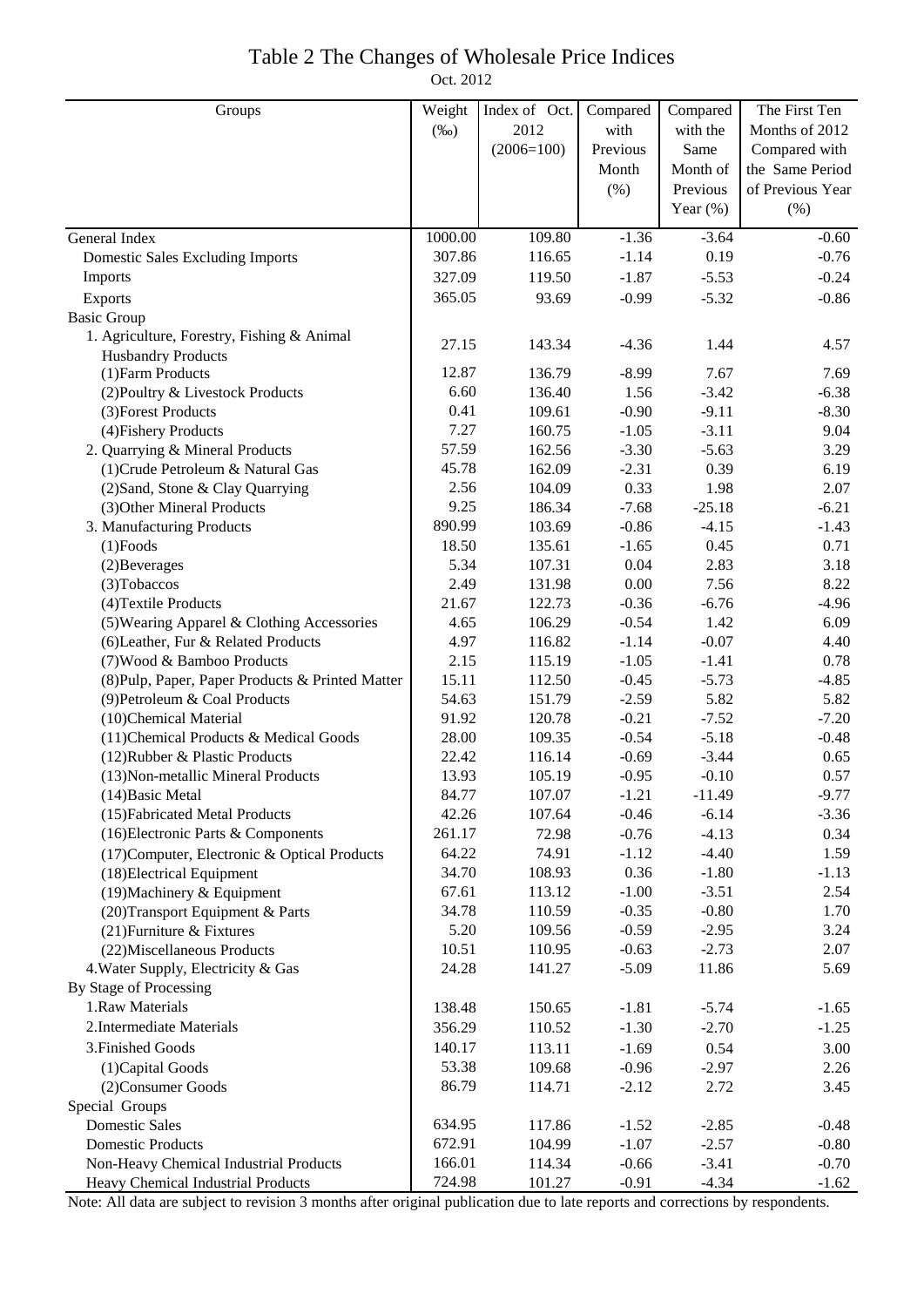## Table 3 The Changes of Import Price Indices

Oct. 2012

| Groups                                                         | Weight<br>$(\%0)$ | Index of<br>Oct. 2012<br>$(2006=100)$ | Compared<br>with<br>Previous<br>Month<br>(% ) | Compared<br>with the<br>Same<br>Month of<br>Previous<br>Year $(\%)$ | The First Ten<br>Months of<br>2012<br>Compared<br>with the<br>Same Period<br>of Previous<br>Year $(\%)$ |
|----------------------------------------------------------------|-------------------|---------------------------------------|-----------------------------------------------|---------------------------------------------------------------------|---------------------------------------------------------------------------------------------------------|
| Basic Group (on N.T.D. Basis)                                  |                   |                                       |                                               |                                                                     |                                                                                                         |
| General Index                                                  | 1,000.00          | 119.50                                | $-1.87$                                       | $-5.53$                                                             | $-0.24$                                                                                                 |
| 1. Animal, Vegetable Products & Prepared                       | 34.64             | 157.20                                | $-3.11$                                       | 1.30                                                                | 1.31                                                                                                    |
| Foods<br>2. Mineral Products & Nonmetallic Mineral<br>Products | 208.51            | 163.08                                | $-3.71$                                       | $-5.80$                                                             | 2.92                                                                                                    |
| 3. Textiles & Textile Articles                                 | 13.85             | 123.08                                | $-1.13$                                       | $-15.49$                                                            | $-10.87$                                                                                                |
| 4. Wood, Paper, Pulp & Articles Thereof                        | 17.93             | 108.86                                | $-0.23$                                       | $-7.96$                                                             | $-5.84$                                                                                                 |
| 5. Chemicals, Plastics, Rubber & Articles<br>Thereof           | 147.68            | 117.00                                | $-0.21$                                       | $-7.82$                                                             | $-3.21$                                                                                                 |
| 6. Primary Metals & Articles Thereof                           | 118.38            | 107.77                                | $-1.63$                                       | $-9.54$                                                             | $-9.82$                                                                                                 |
| 7. Machinery, Optical & Precision Instruments                  | 166.28            | 112.92                                | $-1.22$                                       | $-4.26$                                                             | 2.29                                                                                                    |
| 8. Electronic Machinery                                        | 258.41            | 80.38                                 | $-0.94$                                       | $-2.70$                                                             | 2.49                                                                                                    |
| 9. Transportation Equipment & Parts                            | 21.11             | 126.08                                | $-0.87$                                       | $-2.99$                                                             | 2.16                                                                                                    |
| 10. Miscellaneous Products                                     | 13.21             | 119.08                                | $-0.92$                                       | $-2.60$                                                             | 1.19                                                                                                    |
| Basic Group (on U.S.D. Basis)                                  |                   |                                       |                                               |                                                                     |                                                                                                         |
| General Index                                                  | 1,000.00          | 132.87                                | $-0.97$                                       | $-2.30$                                                             | $-1.74$                                                                                                 |
| 1. Animal, Vegetable Products & Prepared<br>Foods              | 34.64             | 174.82                                | $-2.22$                                       | 4.76                                                                | $-0.22$                                                                                                 |
| 2. Mineral Products & Nonmetallic Mineral<br>Products          | 208.51            | 181.26                                | $-2.82$                                       | $-2.59$                                                             | 1.37                                                                                                    |
| 3. Textiles & Textile Articles                                 | 13.85             | 136.84                                | $-0.22$                                       | $-12.61$                                                            | $-12.24$                                                                                                |
| 4. Wood, Paper, Pulp & Articles Thereof                        | 17.93             | 121.05                                | 0.69                                          | $-4.82$                                                             | $-7.29$                                                                                                 |
| 5. Chemicals, Plastics, Rubber & Articles<br>Thereof           | 147.68            | 130.11                                | 0.70                                          | $-4.68$                                                             | $-4.67$                                                                                                 |
| 6. Primary Metals & Articles Thereof                           | 118.38            | 119.91                                | $-0.73$                                       | $-6.46$                                                             | $-11.22$                                                                                                |
| 7. Machinery, Optical & Precision Instruments                  | 166.28            | 125.52                                | $-0.31$                                       | $-0.99$                                                             | 0.75                                                                                                    |
| 8. Electronic Machinery                                        | 258.41            | 89.36                                 | $-0.03$                                       | 0.62                                                                | 0.94                                                                                                    |
| 9. Transportation Equipment & Parts                            | 21.11             | 140.16                                | 0.05                                          | 0.32                                                                | 0.62                                                                                                    |
| 10. Miscellaneous Products                                     | 13.21             | 132.38                                | $-0.02$                                       | 0.72                                                                | $-0.35$                                                                                                 |

Note: All data are subject to revision 3 months after original publication due to late reports and corrections by respondents.